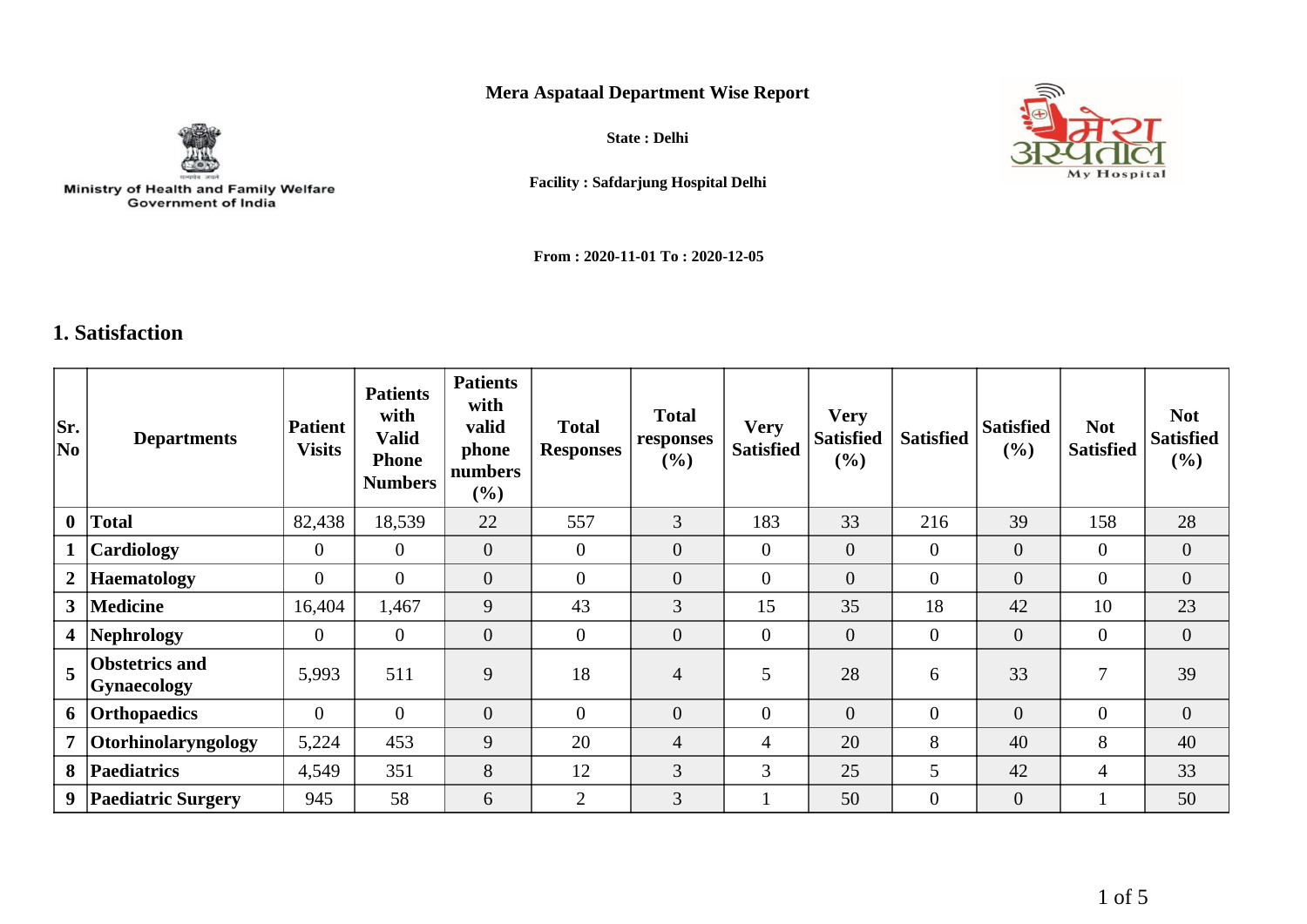| Sr.<br>$ N_{0} $ | <b>Departments</b>                                         | <b>Patient</b><br><b>Visits</b> | <b>Patients</b><br>with<br><b>Valid</b><br><b>Phone</b><br><b>Numbers</b> | <b>Patients</b><br>with<br>valid<br>phone<br>numbers<br>(%) | <b>Total</b><br><b>Responses</b> | <b>Total</b><br>responses<br>(%) | <b>Very</b><br><b>Satisfied</b> | <b>Very</b><br><b>Satisfied</b><br>(%) | <b>Satisfied</b> | <b>Satisfied</b><br>(%) | <b>Not</b><br><b>Satisfied</b> | <b>Not</b><br><b>Satisfied</b><br>(%) |
|------------------|------------------------------------------------------------|---------------------------------|---------------------------------------------------------------------------|-------------------------------------------------------------|----------------------------------|----------------------------------|---------------------------------|----------------------------------------|------------------|-------------------------|--------------------------------|---------------------------------------|
| 10               | <b>Physical Medicine &amp;</b><br>Rehabilitation           | 5,321                           | 355                                                                       | $\tau$                                                      | 8                                | $\overline{2}$                   | $\overline{4}$                  | 50                                     | $\overline{4}$   | 50                      | $\overline{0}$                 | $\overline{0}$                        |
|                  | 11 Psychiatry                                              | 1,655                           | 1,268                                                                     | 77                                                          | 26                               | $\overline{2}$                   | 6                               | 23                                     | 17               | 65                      | 3                              | 12                                    |
|                  | $12$ Urology                                               | $\overline{0}$                  | $\boldsymbol{0}$                                                          | $\overline{0}$                                              | $\boldsymbol{0}$                 | $\overline{0}$                   | $\mathbf{0}$                    | $\boldsymbol{0}$                       | $\overline{0}$   | $\overline{0}$          | $\overline{0}$                 | $\overline{0}$                        |
| 13               | <b>CTVS</b>                                                | $\overline{0}$                  | $\overline{0}$                                                            | $\overline{0}$                                              | $\overline{0}$                   | $\overline{0}$                   | $\boldsymbol{0}$                | $\overline{0}$                         | $\overline{0}$   | $\overline{0}$          | $\overline{0}$                 | $\overline{0}$                        |
|                  | 14 Endocrinology                                           | $\overline{0}$                  | $\overline{0}$                                                            | $\overline{0}$                                              | $\overline{0}$                   | $\overline{0}$                   | $\overline{0}$                  | $\overline{0}$                         | $\overline{0}$   | $\overline{0}$          | $\overline{0}$                 | $\overline{0}$                        |
|                  | $15$ EYE                                                   | 3,907                           | 302                                                                       | 8                                                           | 6                                | $\overline{2}$                   | 3                               | 50                                     | $\mathbf{1}$     | 17                      | $\overline{2}$                 | 33                                    |
|                  | $16$ Skin                                                  | 8,628                           | 733                                                                       | 8                                                           | 16                               | $\overline{2}$                   | 6                               | 38                                     | $\overline{7}$   | 44                      | 3                              | 18                                    |
| 17               | <b>Apex Regional STD</b><br><b>Centre</b>                  | 164                             | 8                                                                         | 5                                                           | $\overline{0}$                   | $\mathbf{0}$                     | $\overline{0}$                  | $\boldsymbol{0}$                       | $\overline{0}$   | $\overline{0}$          | $\boldsymbol{0}$               | $\boldsymbol{0}$                      |
|                  | 18 Neurology                                               | $\overline{0}$                  | $\overline{0}$                                                            | $\overline{0}$                                              | $\mathbf{0}$                     | $\overline{0}$                   | $\overline{0}$                  | $\overline{0}$                         | $\overline{0}$   | $\overline{0}$          | $\overline{0}$                 | $\overline{0}$                        |
| 19               | <b>Medical Oncology</b>                                    | $\overline{0}$                  | $\boldsymbol{0}$                                                          | $\overline{0}$                                              | $\overline{0}$                   | $\overline{0}$                   | $\overline{0}$                  | $\overline{0}$                         | $\boldsymbol{0}$ | $\overline{0}$          | $\overline{0}$                 | $\overline{0}$                        |
| 20               | <b>Cancer Surgery</b>                                      | 466                             | 55                                                                        | 12                                                          | $\overline{4}$                   | $\overline{7}$                   | $\overline{0}$                  | $\boldsymbol{0}$                       | $\mathbf{1}$     | 25                      | 3                              | 75                                    |
|                  | 21 Dental Surgery                                          | 2,126                           | 1,796                                                                     | 84                                                          | 46                               | 3                                | 17                              | 37                                     | 16               | 35                      | 13                             | 28                                    |
| 22               | Neuro Surgery                                              | $\overline{0}$                  | $\boldsymbol{0}$                                                          | $\overline{0}$                                              | $\boldsymbol{0}$                 | $\overline{0}$                   | $\mathbf{0}$                    | $\overline{0}$                         | $\boldsymbol{0}$ | $\boldsymbol{0}$        | $\Omega$                       | $\overline{0}$                        |
| 23               | <b>Pulmonary Critical</b><br><b>Case &amp; Sleep</b>       | $\mathbf{0}$                    | $\overline{0}$                                                            | $\overline{0}$                                              | $\overline{0}$                   | $\mathbf{0}$                     | $\overline{0}$                  | $\overline{0}$                         | $\overline{0}$   | $\overline{0}$          | $\overline{0}$                 | $\overline{0}$                        |
| 24               | <b>Burns Plastic &amp;</b><br><b>Maxillofacial Surgery</b> | $\overline{0}$                  | $\boldsymbol{0}$                                                          | $\overline{0}$                                              | $\overline{0}$                   | $\mathbf{0}$                     | $\overline{0}$                  | $\overline{0}$                         | $\overline{0}$   | $\boldsymbol{0}$        | $\boldsymbol{0}$               | $\overline{0}$                        |
|                  | 25 Palliative Pain Clinic                                  | 149                             | 37                                                                        | 25                                                          | $\overline{2}$                   | 5                                | $\mathbf{1}$                    | 50                                     | $\overline{0}$   | $\overline{0}$          | $\mathbf{1}$                   | 50                                    |
|                  | 26 General Surgery                                         | 8,544                           | 750                                                                       | 9                                                           | 28                               | $\overline{4}$                   | 14                              | 50                                     | $\tau$           | 25                      | $\overline{7}$                 | 25                                    |
| 27               | Radiotherapy                                               | 547                             | 257                                                                       | 47                                                          | 10                               | $\overline{4}$                   | 6                               | 60                                     | 3                | 30                      | $\mathbf{1}$                   | 10                                    |
|                  | $28$ Dept-41                                               | $\overline{0}$                  | $\boldsymbol{0}$                                                          | $\boldsymbol{0}$                                            | $\overline{0}$                   | $\boldsymbol{0}$                 | $\boldsymbol{0}$                | $\boldsymbol{0}$                       | $\boldsymbol{0}$ | $\overline{0}$          | $\boldsymbol{0}$               | $\boldsymbol{0}$                      |
|                  | $29$ Dept-87                                               | 5,063                           | 957                                                                       | 19                                                          | 23                               | $\overline{2}$                   | 6                               | 26                                     | 9                | 39                      | 8                              | 35                                    |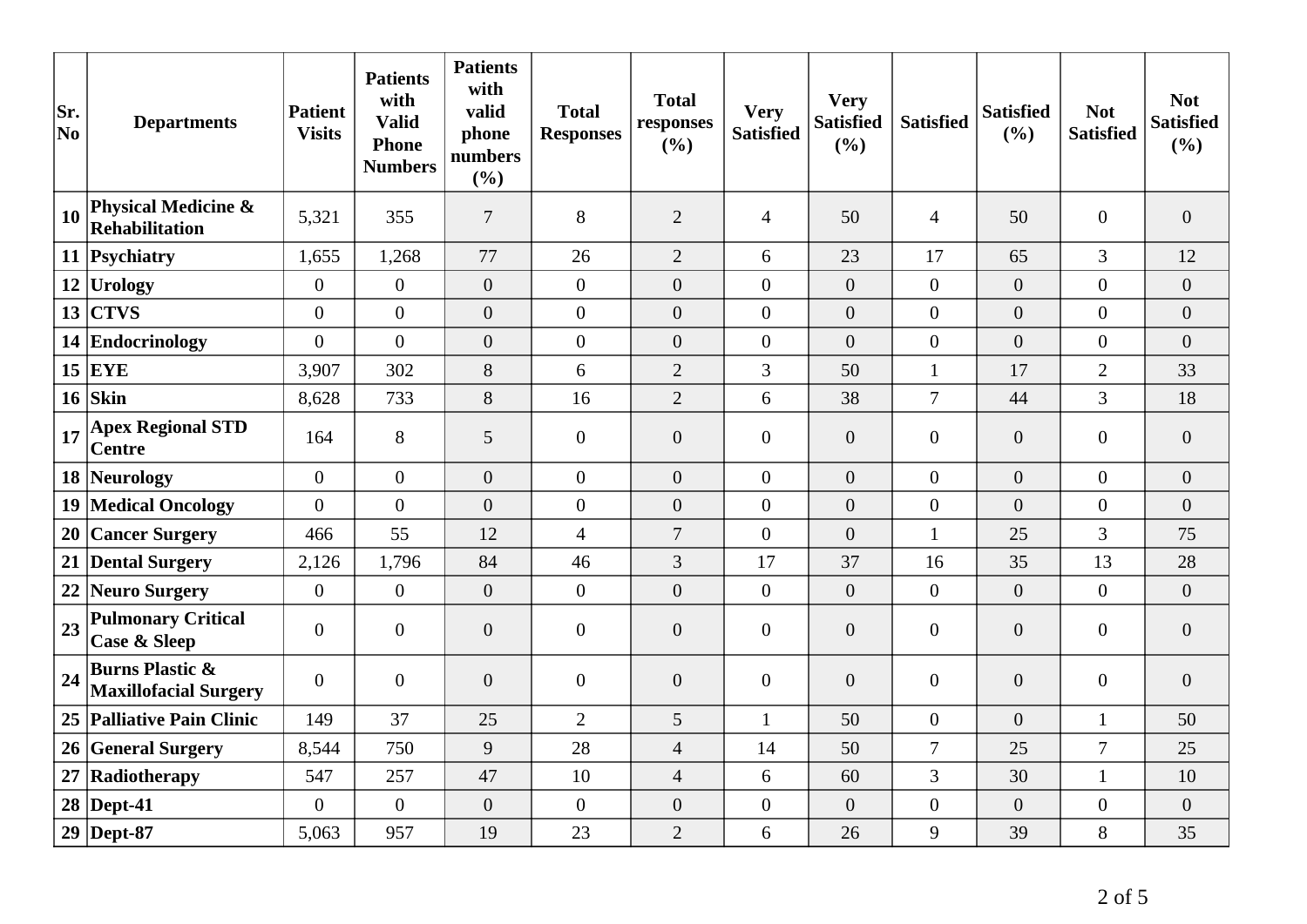| Sr.<br> No | <b>Departments</b> | <b>Patient</b><br><b>Visits</b> | <b>Patients</b><br>with<br><b>Valid</b><br><b>Phone</b><br><b>Numbers</b> | <b>Patients</b><br>with<br>valid<br>phone<br>numbers<br>(%) | <b>Total</b><br><b>Responses</b> | <b>Total</b><br>responses<br>(%) | <b>Very</b><br><b>Satisfied</b> | <b>Very</b><br><b>Satisfied</b><br>(%) | <b>Satisfied</b> | <b>Satisfied</b><br>(%) | <b>Not</b><br><b>Satisfied</b> | <b>Not</b><br><b>Satisfied</b><br>$(\%)$ |
|------------|--------------------|---------------------------------|---------------------------------------------------------------------------|-------------------------------------------------------------|----------------------------------|----------------------------------|---------------------------------|----------------------------------------|------------------|-------------------------|--------------------------------|------------------------------------------|
|            | $30$ Dept-88       | 6,925                           | 5,206                                                                     | 75                                                          | 209                              | $\overline{4}$                   | 62                              | 30                                     | 82               | 39                      | 65                             | 31                                       |
|            | $31$ Dept-39       | $\mathbf{0}$                    | $\overline{0}$                                                            | $\overline{0}$                                              | $\overline{0}$                   | $\overline{0}$                   | $\overline{0}$                  | $\mathbf{0}$                           | $\overline{0}$   | $\overline{0}$          | $\overline{0}$                 | $\overline{0}$                           |
|            | $32$ Dept-91       | $\overline{0}$                  | $\overline{0}$                                                            | $\overline{0}$                                              | $\overline{0}$                   | $\overline{0}$                   | $\overline{0}$                  | $\overline{0}$                         | $\overline{0}$   | $\boldsymbol{0}$        | $\overline{0}$                 | $\overline{0}$                           |
|            | 33   Dept-0        | $\boldsymbol{0}$                | $\overline{0}$                                                            | $\overline{0}$                                              | $\overline{0}$                   | $\overline{0}$                   | $\mathbf{0}$                    | $\boldsymbol{0}$                       | $\overline{0}$   | $\overline{0}$          | $\overline{0}$                 | $\overline{0}$                           |
|            | 34   Dept-60       | $\overline{0}$                  | $\overline{0}$                                                            | $\mathbf{0}$                                                | $\mathbf{0}$                     | $\boldsymbol{0}$                 | $\boldsymbol{0}$                | $\boldsymbol{0}$                       | $\overline{0}$   | $\boldsymbol{0}$        | $\overline{0}$                 | $\overline{0}$                           |
|            | 35   Dept-89       | 5,828                           | 3,975                                                                     | 68                                                          | 84                               | $\overline{2}$                   | 30                              | 36                                     | 32               | 38                      | 22                             | 26                                       |
|            | 36   Dept-46       | $\overline{0}$                  | $\overline{0}$                                                            | $\mathbf{0}$                                                | $\overline{0}$                   | $\overline{0}$                   | $\overline{0}$                  | $\overline{0}$                         | $\overline{0}$   | $\overline{0}$          | $\overline{0}$                 | $\overline{0}$                           |
|            | $37$ Dept-90       | $\overline{0}$                  | $\overline{0}$                                                            | $\theta$                                                    | $\mathbf{0}$                     | $\overline{0}$                   | $\mathbf{0}$                    | $\mathbf{0}$                           | $\overline{0}$   | $\overline{0}$          | $\overline{0}$                 | $\overline{0}$                           |
|            | 38 Dept-92         | $\boldsymbol{0}$                | $\overline{0}$                                                            | $\boldsymbol{0}$                                            | $\overline{0}$                   | $\boldsymbol{0}$                 | $\boldsymbol{0}$                | $\boldsymbol{0}$                       | $\overline{0}$   | $\boldsymbol{0}$        | $\boldsymbol{0}$               | $\overline{0}$                           |
|            | $39$ Dept-95       | $\mathbf{0}$                    | $\overline{0}$                                                            | $\mathbf{0}$                                                | $\mathbf{0}$                     | $\overline{0}$                   | $\mathbf{0}$                    | $\boldsymbol{0}$                       | $\overline{0}$   | $\boldsymbol{0}$        | $\overline{0}$                 | $\boldsymbol{0}$                         |
|            | $40$ Dept-43       | $\mathbf{0}$                    | $\boldsymbol{0}$                                                          | $\overline{0}$                                              | $\mathbf{0}$                     | $\overline{0}$                   | $\mathbf{0}$                    | $\overline{0}$                         | $\overline{0}$   | $\boldsymbol{0}$        | $\overline{0}$                 | $\overline{0}$                           |
|            | 41   Dept-31       | $\overline{0}$                  | $\overline{0}$                                                            | $\overline{0}$                                              | $\overline{0}$                   | $\overline{0}$                   | $\mathbf{0}$                    | $\overline{0}$                         | $\overline{0}$   | $\overline{0}$          | $\overline{0}$                 | $\overline{0}$                           |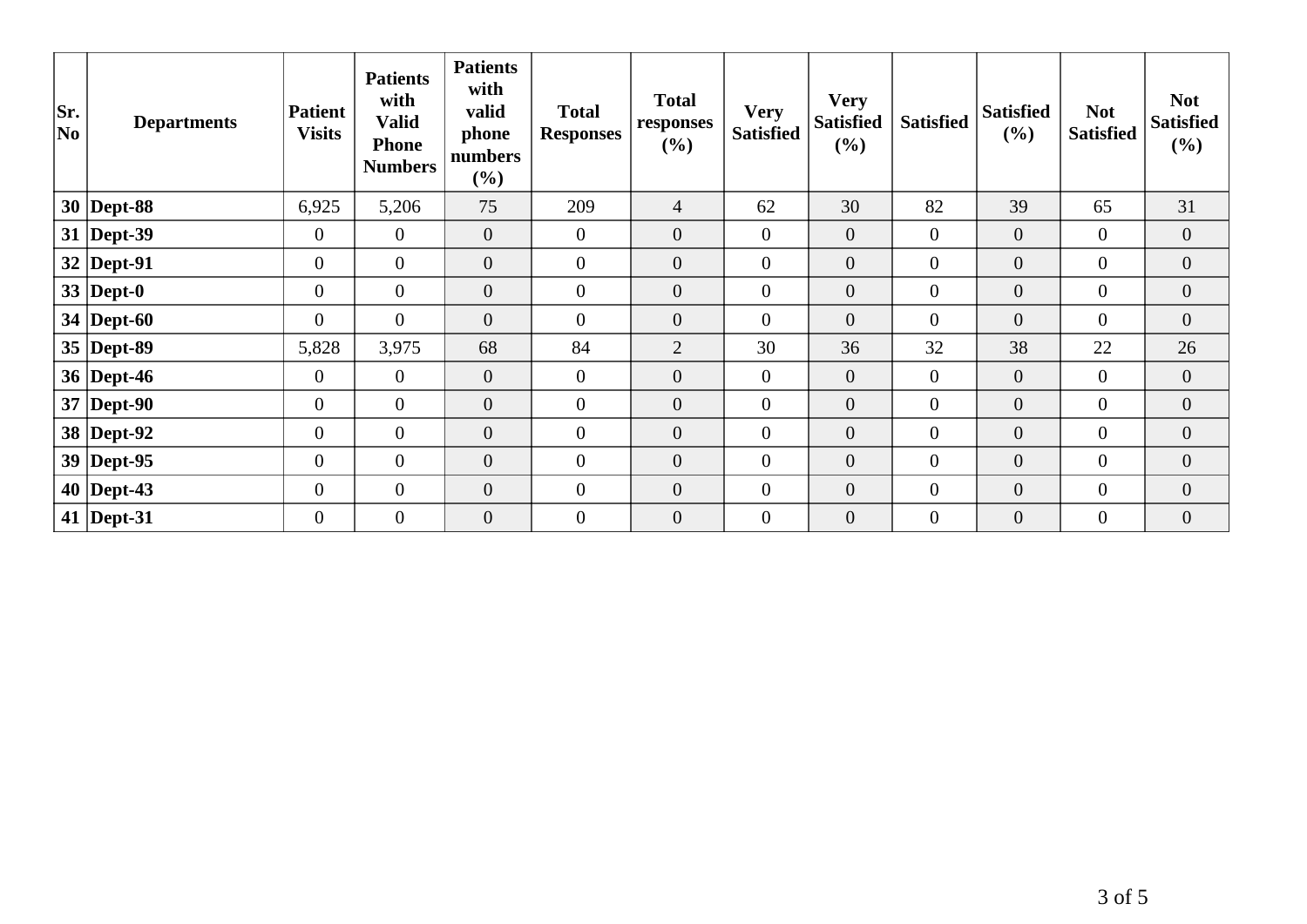## **2. Reasons for Dissatisfaction (Overall)**

| Sr.<br>$ N_{0} $ | <b>Departments</b>                                      | <b>Total</b><br>responses for<br>dissatisfaction | <b>Staff</b><br>behaviour | <b>Staff</b><br>behaviour<br>(%) | <b>Cleanliness</b> | <b>Cleanliness</b><br>(%) | Cost of<br>treatment | Cost of<br>treatment<br>(%) | Quality<br>of<br>treatment | Quality<br>of<br>treatment reasons<br>(%) | <b>Other</b>     | <b>Other</b><br>reasons<br>$(\%)$ |
|------------------|---------------------------------------------------------|--------------------------------------------------|---------------------------|----------------------------------|--------------------|---------------------------|----------------------|-----------------------------|----------------------------|-------------------------------------------|------------------|-----------------------------------|
| $\mathbf{0}$     | <b>Total</b>                                            | 143                                              | 53                        | 37                               | 19                 | 13                        | 24                   | 17                          | $\boldsymbol{0}$           | $\overline{0}$                            | 47               | 33                                |
| $\mathbf{1}$     | Cardiology                                              | $\overline{0}$                                   | $\overline{0}$            | $\overline{0}$                   | $\overline{0}$     | $\boldsymbol{0}$          | $\overline{0}$       | $\boldsymbol{0}$            | $\boldsymbol{0}$           | $\overline{0}$                            | $\overline{0}$   | $\boldsymbol{0}$                  |
| $\overline{2}$   | <b>Haematology</b>                                      | $\overline{0}$                                   | $\overline{0}$            | $\overline{0}$                   | $\overline{0}$     | $\overline{0}$            | $\overline{0}$       | $\overline{0}$              | $\overline{0}$             | $\overline{0}$                            | $\overline{0}$   | $\overline{0}$                    |
| 3                | <b>Medicine</b>                                         | 11                                               | 3                         | 27                               | $\mathbf{1}$       | 9                         | 3                    | 27                          | $\boldsymbol{0}$           | $\overline{0}$                            | $\overline{4}$   | 37                                |
| 4                | <b>Nephrology</b>                                       | $\overline{0}$                                   | $\boldsymbol{0}$          | $\overline{0}$                   | $\overline{0}$     | $\theta$                  | $\overline{0}$       | $\overline{0}$              | $\boldsymbol{0}$           | $\overline{0}$                            | $\overline{0}$   | $\overline{0}$                    |
| 5                | <b>Obstetrics and</b><br><b>Gynaecology</b>             | 3                                                | $\overline{2}$            | 67                               | $\overline{0}$     | $\theta$                  | $\overline{0}$       | $\boldsymbol{0}$            | $\overline{0}$             | $\boldsymbol{0}$                          | 1                | 33                                |
| 6                | Orthopaedics                                            | $\overline{0}$                                   | $\overline{0}$            | $\overline{0}$                   | $\overline{0}$     | $\overline{0}$            | $\overline{0}$       | $\overline{0}$              | $\boldsymbol{0}$           | $\overline{0}$                            | $\overline{0}$   | $\overline{0}$                    |
| $\overline{7}$   | Otorhinolaryngology                                     | 8                                                | 3                         | 38                               | $\mathbf{1}$       | 13                        | $\overline{2}$       | 25                          | $\overline{0}$             | $\overline{0}$                            | $\overline{2}$   | 24                                |
| 8                | Paediatrics                                             | 3                                                | $\mathbf{1}$              | 33                               | $\overline{0}$     | $\boldsymbol{0}$          | $\overline{0}$       | $\boldsymbol{0}$            | $\boldsymbol{0}$           | $\overline{0}$                            | $\overline{2}$   | 67                                |
| 9                | <b>Paediatric Surgery</b>                               | $\mathbf{1}$                                     | $\boldsymbol{0}$          | $\overline{0}$                   | $\overline{0}$     | $\theta$                  | $\overline{0}$       | $\overline{0}$              | $\boldsymbol{0}$           | $\overline{0}$                            | $\mathbf{1}$     | 100                               |
| 10               | <b>Physical Medicine &amp;</b><br><b>Rehabilitation</b> | $\boldsymbol{0}$                                 | $\boldsymbol{0}$          | $\boldsymbol{0}$                 | $\overline{0}$     | $\boldsymbol{0}$          | $\overline{0}$       | $\boldsymbol{0}$            | $\boldsymbol{0}$           | $\overline{0}$                            | $\boldsymbol{0}$ | $\boldsymbol{0}$                  |
|                  | 11 Psychiatry                                           | $\mathfrak{Z}$                                   | $\mathbf{1}$              | 33                               | $\overline{0}$     | $\overline{0}$            | $\overline{2}$       | 67                          | $\overline{0}$             | $\overline{0}$                            | $\overline{0}$   | $\boldsymbol{0}$                  |
|                  | $12$ Urology                                            | $\Omega$                                         | $\overline{0}$            | $\overline{0}$                   | $\overline{0}$     | $\overline{0}$            | $\overline{0}$       | $\overline{0}$              | $\overline{0}$             | $\overline{0}$                            | $\overline{0}$   | $\overline{0}$                    |
|                  | $13$ CTVS                                               | $\overline{0}$                                   | $\overline{0}$            | $\boldsymbol{0}$                 | $\overline{0}$     | $\overline{0}$            | $\overline{0}$       | $\overline{0}$              | $\overline{0}$             | $\overline{0}$                            | $\boldsymbol{0}$ | $\boldsymbol{0}$                  |
|                  | 14 Endocrinology                                        | $\overline{0}$                                   | $\overline{0}$            | $\overline{0}$                   | $\overline{0}$     | $\theta$                  | $\overline{0}$       | $\overline{0}$              | $\overline{0}$             | $\overline{0}$                            | $\boldsymbol{0}$ | $\overline{0}$                    |
|                  | $15$ EYE                                                | $\overline{2}$                                   | 1                         | 50                               | $\overline{0}$     | $\theta$                  | $\overline{0}$       | $\overline{0}$              | $\boldsymbol{0}$           | $\overline{0}$                            | $\mathbf{1}$     | 50                                |
|                  | $16$ Skin                                               | 6                                                | $\mathbf{1}$              | 17                               | $\overline{2}$     | 33                        | $\overline{2}$       | 33                          | $\overline{0}$             | $\boldsymbol{0}$                          | $\mathbf{1}$     | 17                                |
| 17               | <b>Apex Regional STD</b><br><b>Centre</b>               | $\theta$                                         | $\overline{0}$            | $\boldsymbol{0}$                 | $\overline{0}$     | $\boldsymbol{0}$          | $\overline{0}$       | $\boldsymbol{0}$            | $\overline{0}$             | $\overline{0}$                            | $\boldsymbol{0}$ | $\boldsymbol{0}$                  |
|                  | 18 Neurology                                            | $\overline{0}$                                   | $\boldsymbol{0}$          | $\boldsymbol{0}$                 | $\overline{0}$     | $\boldsymbol{0}$          | $\overline{0}$       | $\boldsymbol{0}$            | $\overline{0}$             | $\overline{0}$                            | $\boldsymbol{0}$ | $\boldsymbol{0}$                  |
|                  | <b>19 Medical Oncology</b>                              | $\overline{0}$                                   | $\boldsymbol{0}$          | $\boldsymbol{0}$                 | $\overline{0}$     | $\boldsymbol{0}$          | $\overline{0}$       | $\boldsymbol{0}$            | $\boldsymbol{0}$           | $\boldsymbol{0}$                          | $\boldsymbol{0}$ | $\boldsymbol{0}$                  |